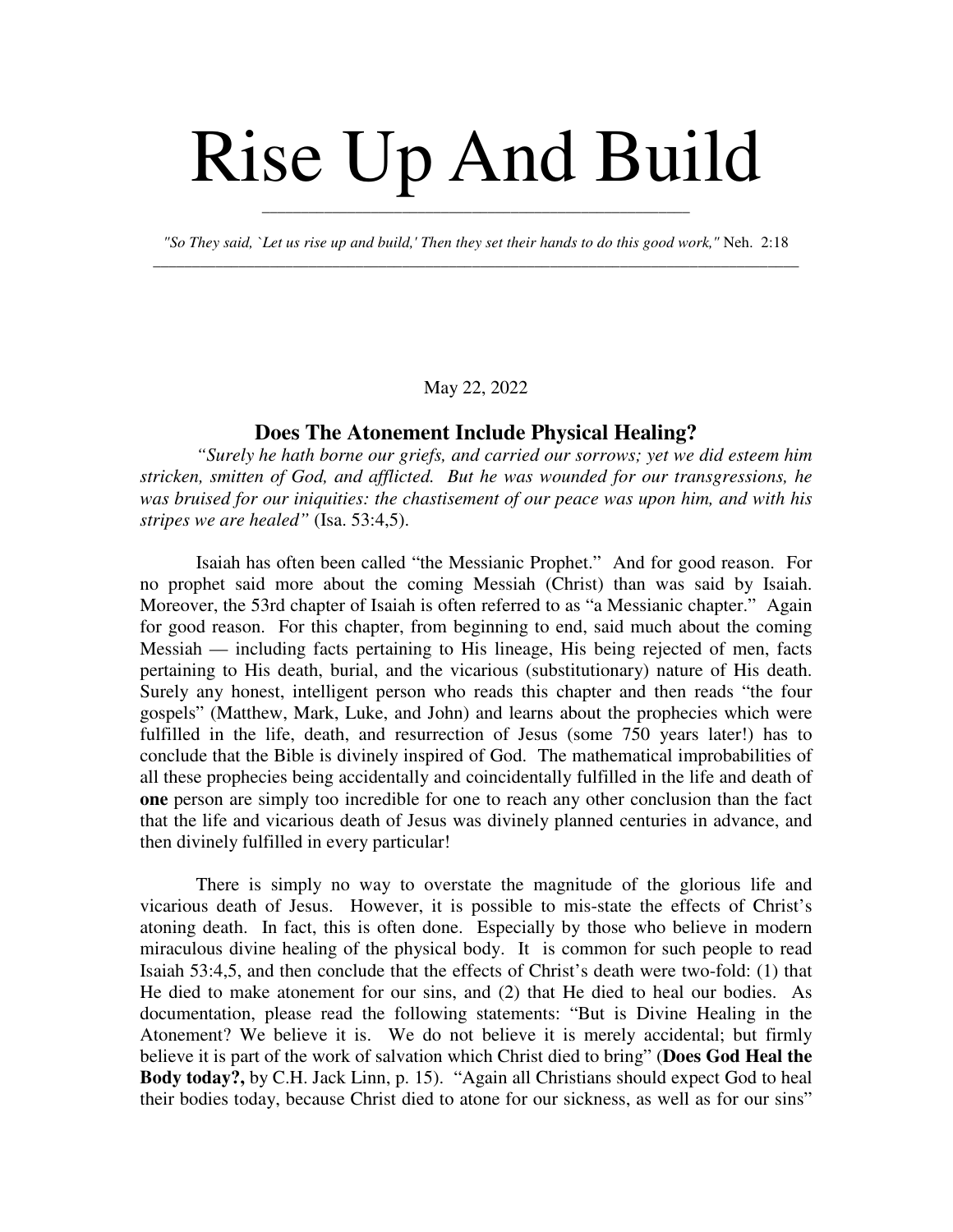## (**Bodily Healing and the Atonement**, by T.J. McCrossen, p. 16).

So there you have it It is said tht "Christ died to atone for **our sickness** as well as for our sins," and Isaiah 53:4,5, along with Matthew 8:16,17, are cited as proof. In fact, this constitutes one of the strongest arguments made by modern "faith healers" in support of their position and their practice. So we ask, did Jesus really die in order to "atone for our sickness as well as for our sins?" **If** the answer to this question is "yes," **then** we must expect the body of every physically ill sinner to be made perfectly well the moment his soul is converted! Indeed, what a tremendous this-world incentive for physically sick sinners to be converted!

### "**Proof Text" Examination**

First, let us consider the alleged proof as set forth in Isaiah 53:4,5: *"Surely he hath borne our griefs, and...with his stripes we are healed.*" "Faith Healers" say that the verb "*borne*" (from the Hebrew *nasa*) is used in a vicarious and substitutionary sense. They then turn to Mathew 8:16,17 wherein we read of those whom Jesus "*healed*" as being in fulfillment of that "*which was spoken by Isaiah the prophet, saying, he Himself took our infirmities and bore our sicknesses*" And Presto! They conclude that **physical healing** is included in the atonement.

However, this argument (based upon their conclusions from Matthew 8:16,17) poses some insurmountable problems. For example, the atoning work of Jesus was accomplished in **His death**. "...*While we were yet sinners, Christ died for us*" (Romans 5:8). *"...Christ died for our sins according to the Scriptures*" (I Corinthians 15:3). Peter said you were "*redeemed...with the precious blood of Christ*…" (I Peter 1:18,19). However, the healing work of Jesus (recorded in Matthew 8:16,17) took place among Jewish people, while the Law of Moses was still in force, and some three years **before** His death! At the time when the miraculous healing of those mentioned in Matthew 8:16,17) occurred the atonement had not taken place, for Jesus was still alive. Of course, we would not minimize the significense of the miraculous works of Jesus (including His miracles of healing the sick) for these were the works which proved that He "*is the Christ, the Son of God"* (John 20:36,31), and that He had "*power on earth to forgive sins*" (Mark 2:11-12).

# **A Closer Look at Isaiah 53:5**

*"But he was wounded for our transgressions, he was bruised for our iniquities; The chastisement of our peace was upon him, and by his stripes we are healed."*

You will please notice the vicarious nature of our Lord's suffering. He was not wounded for **His** transgressions; He was not wounded for **His** iniquities, nor was He healed by His stripes. What He endured He endured **for us**. And you will please observe that He was not wounded for our cancer, heart disease, stomach problems, etc Rather, He was "*wounded for our transgressions*," and "*bruised for our iniquities*." In essence, Jesus bore the punishment which we deserved because of our sins. He, as a divine sacrifice, became our substitute, and bore the penalty in our stead. Moreover, in saying "*the chastisement of our peace was upon him*" the prophet referred to the chastisement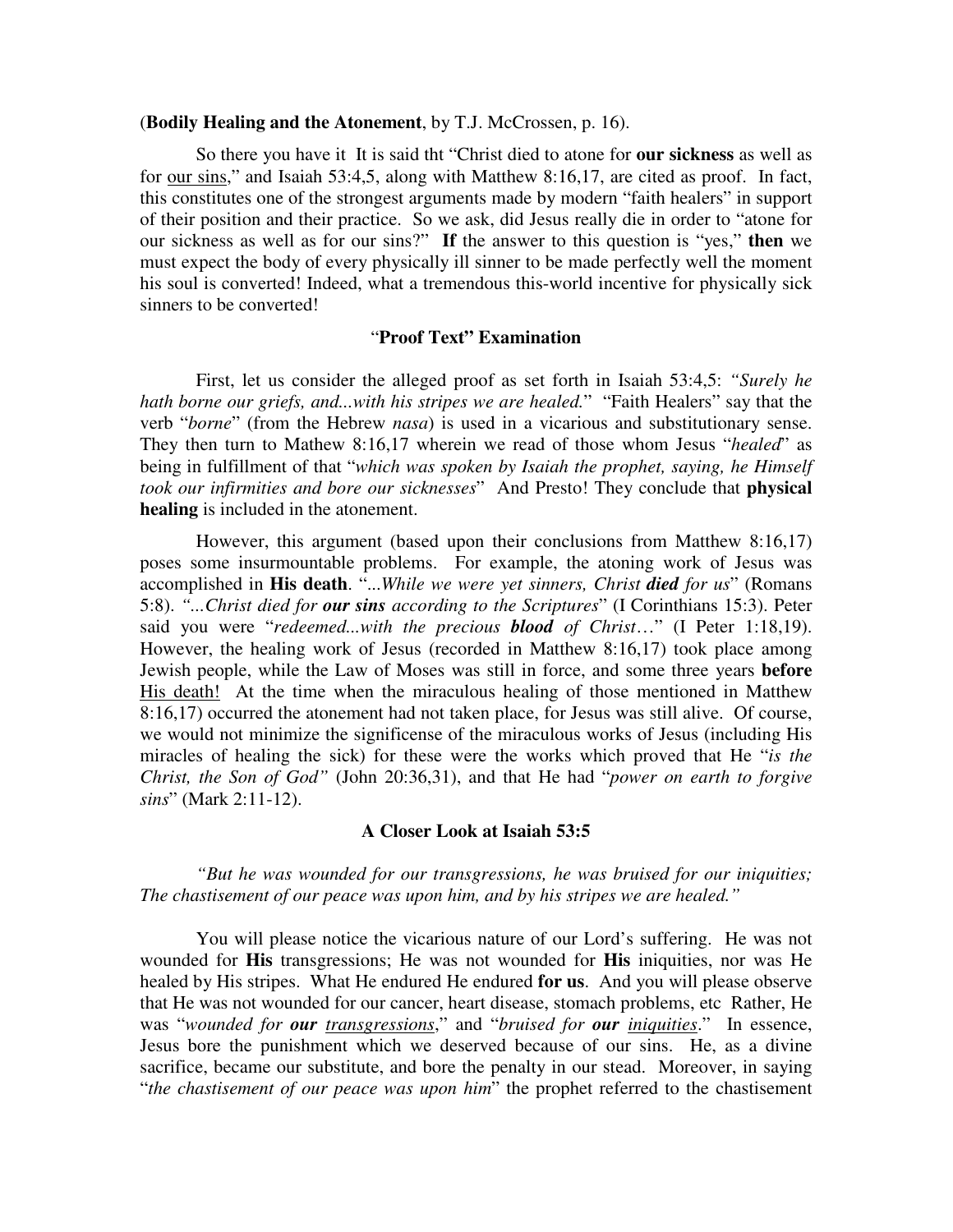**He** received but which **we** deserve, and which He endured in order to procure "*our peace*" (with God, bw). Because of **our** sins **we** were alienated from God (Isaiah 59:1,2), but through Christ's death He "*abolished...the enmity*," and made it possible for both Jews and Gentiles to be reconciled unto "*God in one body*" (Eph. 2:15-16).

"But," some will say, *"we are healed"* by *"His stripes*," so this proves that the removal of physical diseases was included in the atonement." Our first inclination in response to this statement is to simply ask, "why then do so many sick people remain ill after they obey the gospel?" They receive the forgiveness of sins (Acts 2:38), but they are not relieved of their heart disease, diabetes, emphysema, etc. Moreover, they retain their pacemakers, they remain bald, they continue to wear glasses, they keep their false teeth, and (if they can afford it) they keep paying their health insurance premiums. Nevertheless, Isaiah said we are *"healed by his stripes."* However, on closer scrutiny we learn that the word "*healed*" is sometimes used in a **spiritual** sense. For example, the Psalmist petitioned God, saying, *"Lord, be merciful to me; Heal my soul, for I have sinned against you"* (Psalm 41:4; cf. Psalm 147:3; Jeremiah 3:22). Furthermore, lest there be any doubt as to the nature of the healing involved, the Holy Spirit mentioned the sufferings of Christ and then referred to Isaiah's prophecy, saying *"Who himself bore our sins in his own body to the tree, that we, having died to sins, might live for righteousness...by whose stripes you were healed"* (I Peter 2:24). When we, through gospel obedience, "*died to sins*" (I Peter 2:24), we were *"made alive together with Christ*" (Eph. 2:5; cf. Romans 6:3,4), and thus were enabled to "*live for righteousness*…" And in that process we were "*healed*." Peter, an inspired apostle, clearly showed that the healing provided by the death of Jesus Christ was **spiritual** in nature. Jesus, in His atoning death, bore our sins. He did not bear in His body our toothaches, our cancer, our heart diseases, etc

#### **Conclusion:**

The salvation of the soul is vastly more important than the well being of the body (cf Matthew 10:28). Hence, it is a grievous mistake to place our physical needs and our spiritual needs on the **same** level. Furthermore we can read of numerous faithful Christians who suffered physical illnesses (2 Cor. 12:7; Phil. 2:25; I Tim. 5:23; 2 Tim. 4:20) but who were not miraculously healed. Of course, we **believe** in praying for the sick (2 Cor. 12:7-10; Jas. 5:14,15), and we **do** pray for the sick, that in the wonderful providence of God they may be made well. But we do not make outlandish (and unscriptural) claims concerning modern day miracles. Nor do we believe in perverting Old Testament prophecy so as to make hardened sinners believe that their lies and lusts are no worse in the sight of God than their bursitis and rheumatism. Jesus died for **our sins**. He did not die for our kidney stones. Consider ye well! **—Bobby Witherington**

#### \*\*\*\*

#### **Thoughts From J.W. McGarvey**

"It is hard for us to learn and apply the distinction between serving God as **God** wishes to be served, and serving Him according to **our** wishes and notions."